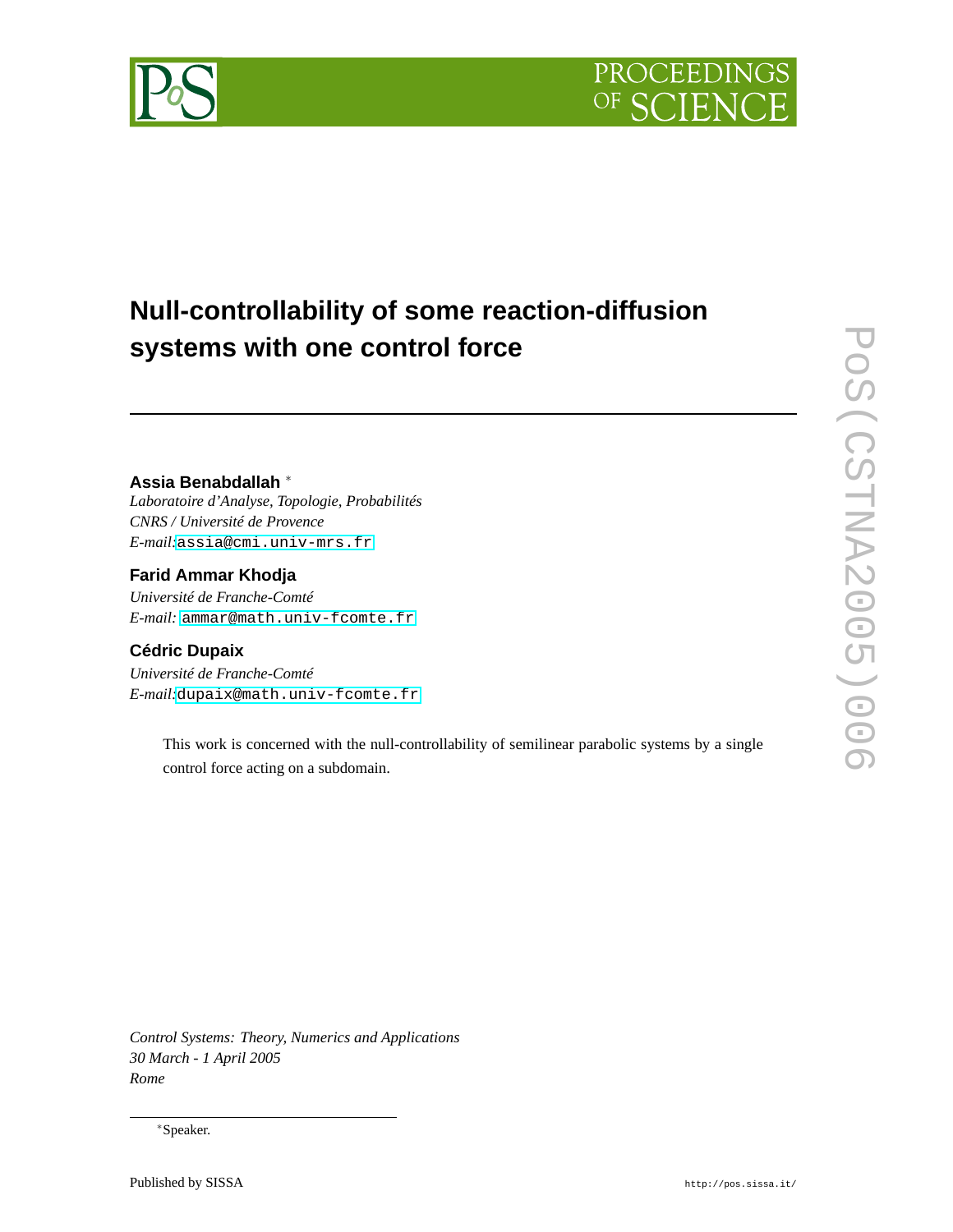# <span id="page-1-0"></span>**1. Introduction**

We consider a general reaction-diffusion system which arises in mathematical biology :

$$
\Psi_t = \Delta \Psi + f_1(\Psi, w), \text{ in } Q_T = \Omega \times (0, T)
$$
  
\n
$$
w_t = \Delta w + f_2(\Psi, w) + \chi_{\omega} g, \text{ in } Q_T
$$
\n(1.1)

$$
\Psi = w = 0 \quad on \ \Sigma_T = \partial \Omega \times (0, T)
$$
  

$$
\Psi(x, 0) = \Psi_0, \ w(x, 0) = w_0, \qquad x \in \Omega
$$
 (1.2)

where  $\Omega$  is a bounded domain of  $\mathbb{R}^n$  with smooth boundary  $\partial\Omega$ ,  $f_i$  ( $i = 1, 2$ ) are smooth real functions (let us say  $C^2$  functions) and *g* is a control in  $L^2(Q_T)$ . Let  $g^*$  in  $L^2(Q_T)$  (with  $Q_T = \Omega \times ]0, T[$ ), and  $(\psi_0^*, w_0^*) \in L^2(\Omega)^2$ . Suppose that there exists a  $(\psi^*, w^*)$  satisfying (1.1) in  $C([0, T] \times L^2(\Omega))^2$  with  $(\psi(0), \psi(0)) = (\psi_0^*, \psi_0^*)$ . Therefore, by setting:

$$
\Psi = \overline{\Psi} - \Psi^*
$$

$$
w = \overline{w} - w^*
$$

where  $(\overline{\psi}, \overline{w}, \overline{g})$  satisfies (1.1), one gets:

$$
\Psi_t = \Delta \Psi + f_1(\overline{\Psi}, \overline{w}) - f_1(\Psi^*, w^*) \text{ in } Q_T
$$
  
\n
$$
w_t = \Delta w + f_2(\overline{\Psi}, \overline{w}) - f_2(\Psi^*, w^*) + \chi_{\omega} g \text{ in } Q_T
$$
  
\n
$$
\Psi = w = 0 \text{ on } \Sigma_T
$$
  
\n
$$
\Psi(x, 0) = \Psi_0, w(x, 0) = w_0, x \in \Omega
$$

where  $g = \overline{g} - g^*$ . We write this last system in the following form:

$$
\Psi_t = \Delta \Psi + a(\Psi, w)\Psi + b(\Psi, w)w \quad in \mathcal{Q}_T
$$
\n(1.3)

$$
w_t = \Delta w + c(\psi, w)\psi + d(\psi, w)w + \chi_{\omega}g \text{ in } Q_T
$$
  
W = W = 0 or  $\Sigma \pi$ 

$$
\Psi = w = 0 \text{ on } \mathbb{Z}^T \n\Psi(x,0) = \Psi_0, w(x,0) = w_0, \ x \in \Omega
$$
\n(1.4)

where:

$$
a(\psi, w) = \int_0^1 \frac{\partial f_1}{\partial \psi} (s\psi + \psi^*, sw + w^*) ds,
$$
  
\n
$$
b(\psi, w) = \int_0^1 \frac{\partial f_1}{\partial w} (s\psi + \psi^*, sw + w^*) ds,
$$
  
\n
$$
c(\psi, w) = \int_0^1 \frac{\partial f_2}{\partial \psi} (s\psi + \psi^*, sw + w^*) ds,
$$
  
\n
$$
d(\psi, w) = \int_0^1 \frac{\partial f_2}{\partial w} (s\psi + \psi^*, sw + w^*) ds.
$$

Our aim is, for any  $(\psi_0, w_0)$  belonging to a suitable space, to find a control  $g \in L^2(Q_T)$  such that the associated solution of  $(1.3)-(1.2)$  satisfies

$$
\psi(T) = w(T) = 0 \text{ on } \Omega
$$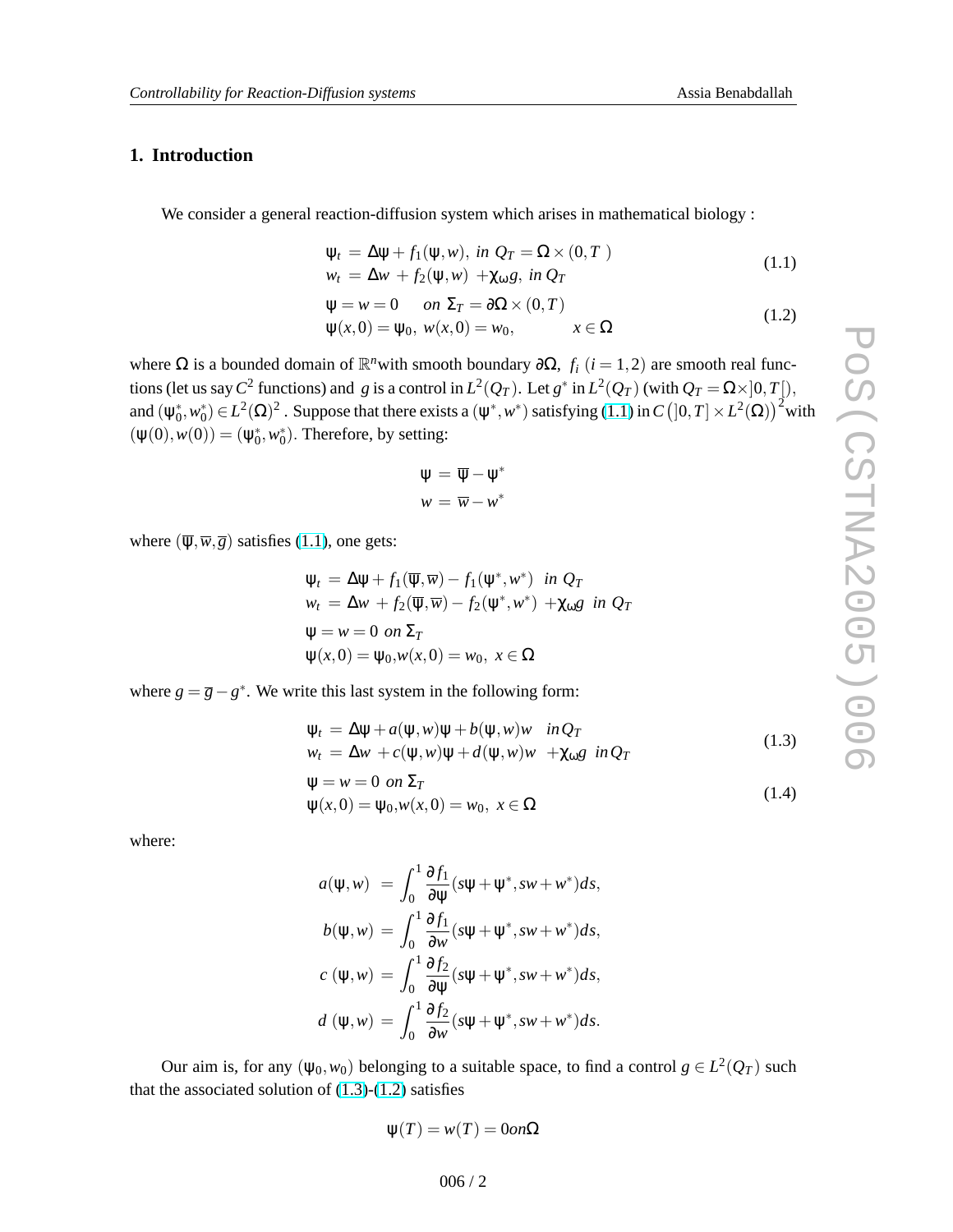<span id="page-2-0"></span>This is the *null-controllability* or the *controllability to the trajectories* property.

For reaction-diffusion systems, this question has been considered in Anita-Barbu [\[4\]](#page-7-0) with particular nonlinearities *f<sup>i</sup>* . The authors proved a local exact controllability with **two localized (in space) control functions (one for each equation)**. Another connected question is tackled by Barbu-Wang [\[6\]](#page-7-0). In their paper, these last authors prove, by way of direct techniques, the stabilization of system [\(1.1\)](#page-1-0). As they pointed out, local null-controllability implies (local) stabilization but the first property is still an open problem. Our work is just concerned by this problem (nullcontrollability). We prove in this paper that, under an assumption (which does not seem very restrictive (see [\(4.1\)](#page-6-0) below in Theorem [4\)](#page-6-0), this property holds for system [\(1.1\)](#page-1-0). Our approach is based on earlier works on the local and global null-controllability of phase-field systems and abstract parabolic-like systems (see [\[2\]](#page-7-0), [\[3\]](#page-7-0)).

This contribution is in keeping with the idea of controlling or stabilizing systems using the least control forces possible: works in this direction dealing with various systems governed by partial differential equations or equations in an abstract framework can be found in [\[1\]](#page-7-0), [\[7\]](#page-8-0).

The paper is organized as follows: We set and prove the local null-controllability of system [\(1.1\)](#page-1-0) in the fourth section. Before this, we first prove in Section 2 a crucial observability estimate for the linearized problem(see Theorem [1](#page-3-0) below). In the third section, we use this estimate to prove the null-controllability of a linearized system derived from [\(1.3\)](#page-1-0).

#### **2. Observability estimate**

We consider in this section the problem:

$$
u_t = \Delta u + au + bv \quad in \, Q_T
$$
  
\n
$$
v_t = \Delta v + cu + dv + \chi_{\omega} g \, in \, Q_T
$$
\n(2.1)

$$
u = v = 0 \text{ on } \Sigma_T \tag{2.2}
$$

$$
u(x,0) = u_0, v(x,0) = v_0, \ x \in \Omega
$$
\n(2.2)

and its adjoint problem:

$$
-\varphi_t = \Delta \varphi + a\varphi + cw \quad in \, Q_T \n-w_t = \Delta w + b\varphi + dw \quad in \, Q_T
$$
\n(2.3)

$$
\varphi = w = 0 \text{ on } \Sigma_T
$$
  
\n
$$
\varphi(x, T) = \varphi_0, w(x, T) = w_0, x \in \Omega
$$
\n(2.4)

where  $a, b, c, d \in L^{\infty}(Q_T)$ 

Following [\[9\]](#page-8-0), let us introduce some notations. Let  $\omega' \in \omega$  be a subdomain of  $\omega$  and let  $\beta$  be a  $C^2(\overline{\Omega})$  function such that

$$
\min\left\{|\nabla\beta(x)|\,,\,x\in\overline{\Omega\setminus\omega'}\right\}>0\quad\text{and}\quad\frac{\partial\beta}{\partial n}\leq 0\text{ on }\partial\Omega,\tag{2.5}
$$

where *n* denotes the outward unit normal to  $\partial\Omega$ . Moreover, we can always assume that  $\beta$  satisfies

$$
\min\left\{\beta(x),\,x\in\overline{\Omega}\right\} \ge \max\left(\frac{3}{4}\left\|\beta\right\|_{L^{\infty}(\Omega)},\ln(3)\right). \tag{2.6}
$$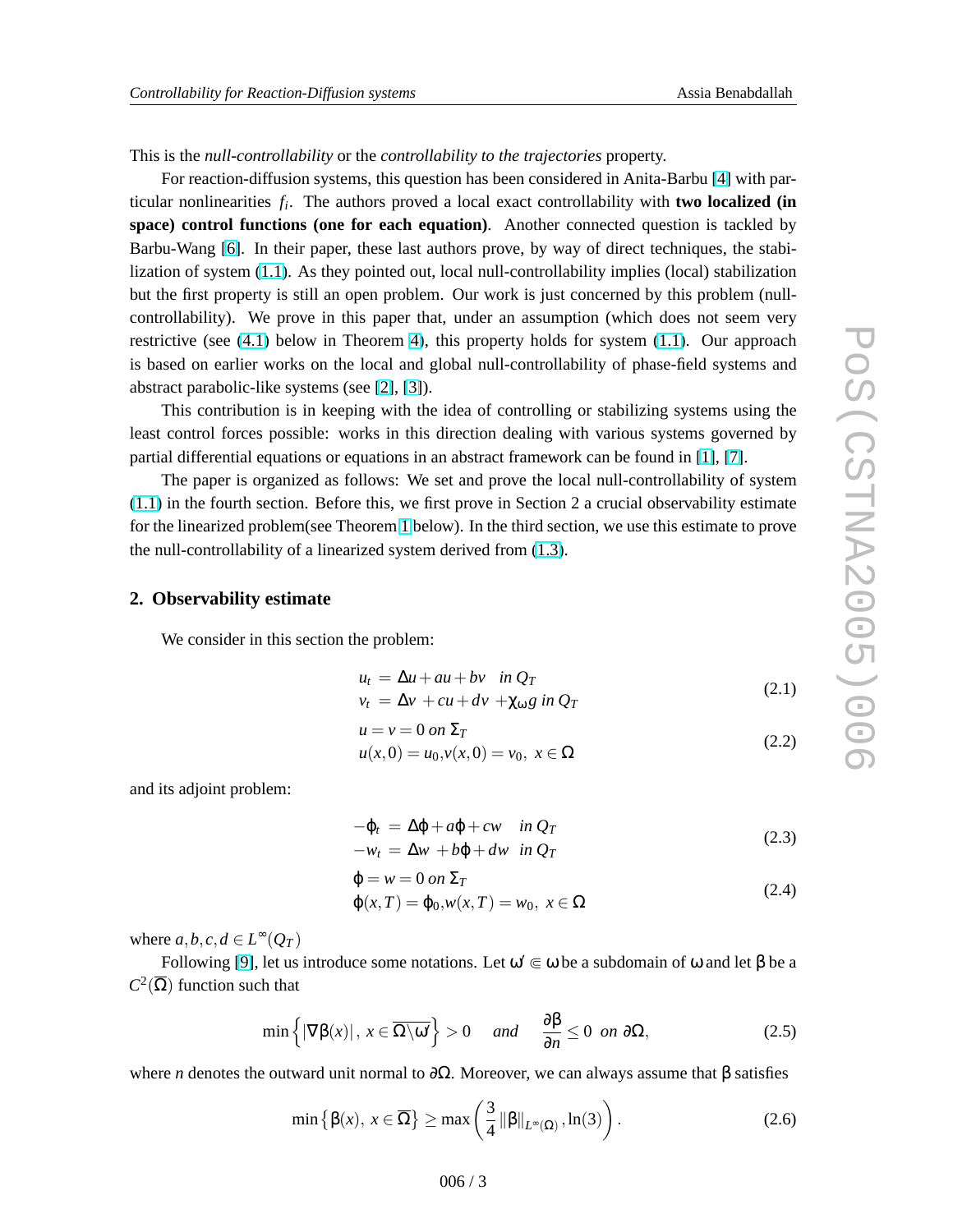<span id="page-3-0"></span>Finally, we introduce the following functions with parameters  $\lambda > 0$  and  $\tau > 0$ :

$$
\rho(t,x) := e^{\lambda \beta(x)} t(T-t), \quad (t,x) \in Q_T,
$$
\n(2.7)

$$
\alpha(t,x) := \tau e^{\frac{4}{3}\lambda \|\beta\|_{L^{\infty}(\Omega)}} - e^{\lambda \beta(x)} t(T-t), \quad (t,x) \in Q_T.
$$
 (2.8)

Note in particular that  $\rho > \frac{4}{T}$  $rac{4}{T^2}$ .

Then the following global Carleman estimate holds ([\[9,](#page-8-0) Theorem 7.1, p.288]): There exist  $\lambda_0 > 0$ ,  $\tau_0 > 0$  and a positive constant *C* such that  $\forall \lambda \geq \lambda_0$ ,  $\forall \tau \geq \tau_0$  and  $\forall s \geq -3$  the inequality

$$
\int_{Q_T} \left( \frac{1}{\lambda} |z_t|^2 + \frac{1}{\lambda} |D_x^2 z|^2 + \lambda \tau^2 \rho^2 |\nabla z|^2 + \lambda^4 \tau^4 \rho^4 z^2 \right) \rho^{2s-1} e^{-2\alpha} dx dt
$$
\n
$$
\leq C \left( \tau \int_{Q_T} |z_t \pm \Delta z|^2 \rho^{2s} e^{-2\alpha} dx dt + \lambda^4 \tau^4 \int_0^T \int_{\omega'} z^2 \rho^{2s+3} e^{-2\alpha} dx dt \right),
$$
\n(2.9)

holds for any function *z* satisfying homogeneous Dirichlet condition and such that the right-handside of (2.9) is finite. Moreover, the constants *C* and  $\lambda_0$  depend only on  $\Omega$  and  $\omega'$ . The constant  $\tau_0$ is of the form

$$
\tau_0 = c_0(\Omega, \omega')(T + T^2).
$$

The explicit dependence in time of the constants is not given in [\[9\]](#page-8-0). We refer to [\[10\]](#page-8-0) where the above formula for  $\tau_0$  is obtained.

In the sequel, the symbol *C* will stand for various constants independent of *T* and *a*,*b*,*c*,*d*.

Let us introduce the following notation: for given  $\lambda$  and  $\tau$ , we set  $\delta = \tau \rho$  and consider the functional:

$$
I(s,z) = \int_{Q_T} \left( \frac{1}{\lambda} |z_t|^2 + \frac{1}{\lambda} |\Delta z|^2 + \lambda \delta^2 |\nabla z|^2 + \lambda^4 \delta^4 z^2 \right) \delta^{2s-1} e^{-2\alpha} dx dt.
$$

On the other hand, we set:

$$
||a,b,c,d||_{\infty} = \left(||a||_{\infty}^{2} + ||b||_{\infty}^{2} + ||c||_{\infty}^{2} + ||d||_{\infty}^{2}\right)^{1/2}.
$$

Our crucial result is the following:

**Theorem 1.** Let  $\lambda_0 > 1$ , C being the constant given in (2.9). Assume moreover that there exists a *constant*  $b_0 > 0$  *and a domain*  $\omega_b$  *such that* 

$$
\omega_b \in \omega \tag{2.10}
$$

$$
|b| \ge b_0 \qquad \qquad \omega_b \times (0, T_0) \qquad \qquad (2.11)
$$

*for some*  $T_0 > 0$ *. Then*  $\forall \lambda \geq \lambda_0$ ,  $\forall \tau \geq \tau_1 = \frac{T^2}{4}$ 4  $(4C)$  $λ<sup>4</sup>$  $\int_0^{1/3}$   $||a,b,c,d||_{\infty}^{2/3}$  $\int_{\infty}^{\frac{2}{3}}$ ,  $\forall s \geq -3$ ,  $\forall r \in [0,2)$  *there exists a constant*  $C = C_{r,T}$  *such that:* 

$$
I(-3/2, \varphi) + I(-3/2, w) \le C \int_0^T \int_{\omega} e^{-r\alpha} w^2 dx dt,
$$
 (2.12)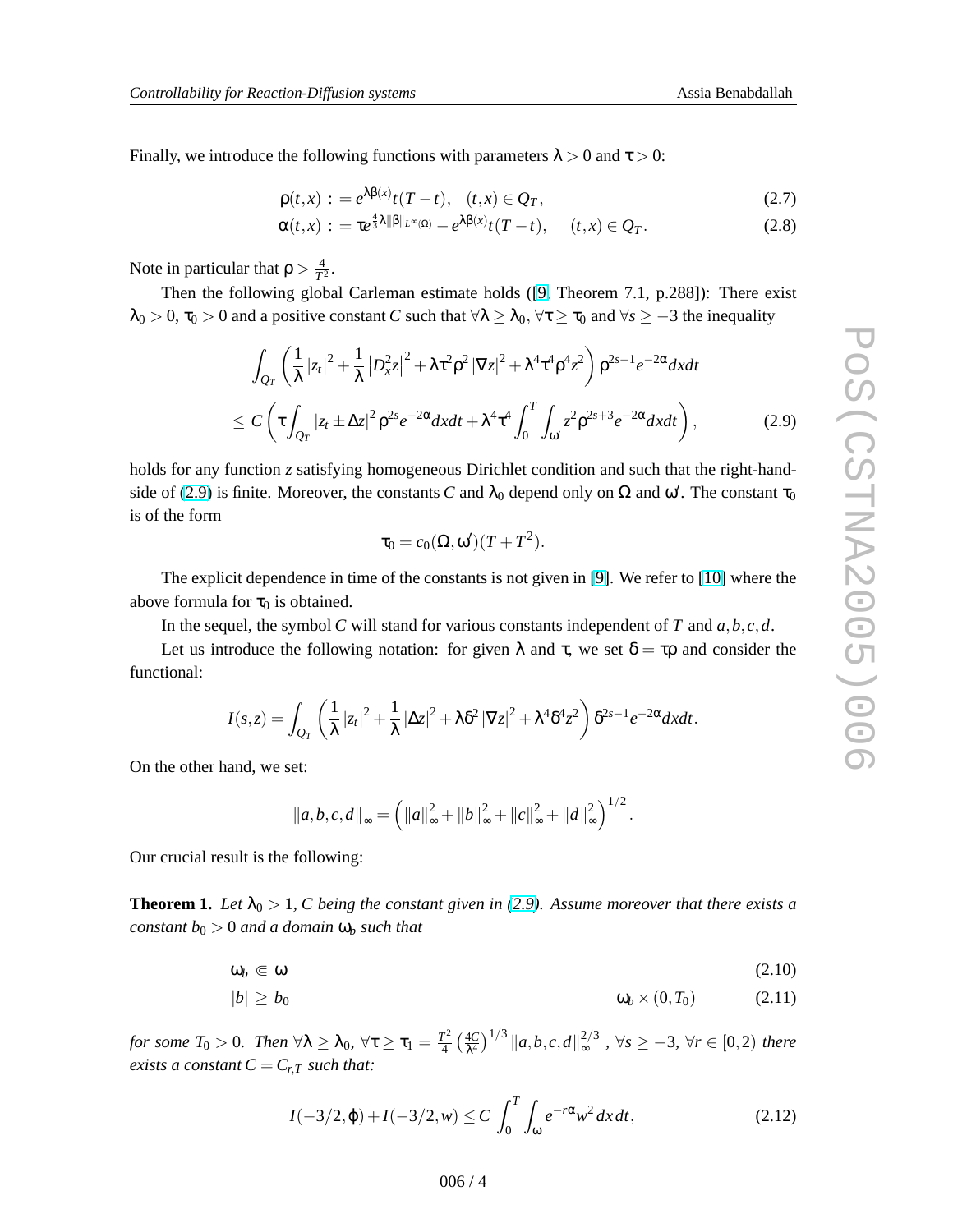<span id="page-4-0"></span>PROOF. We will only sketch it. In a first step, we prove the following estimate using  $(2.9)$ :  $\forall \lambda \geq \lambda_0, \, \forall \tau \geq \tau_1 = \frac{T^2}{4}$ 4 ¡ 4*C*  $λ<sup>4</sup>$  $\int_1^{1/3}$  ||a, b, c, d||<sup>2/3</sup>  $\frac{2}{\infty}$  and ∀*s* ≥ −3, the solution (φ,*w*) of [\(2.3\)](#page-2-0)-[\(2.4\)](#page-2-0):

$$
I(-\frac{3}{2}, \varphi) + I(-\frac{3}{2}, w) \le C\lambda^4 \int_0^T \int_{\omega'} (\varphi^2 + w^2) e^{-2\alpha} dx dt.
$$
 (2.13)

for all  $\omega' \subset\subset \omega_b \subset \omega$ .

This estimate already implies the null-controllability of [\(2.1\)](#page-2-0) by two control forces (i. e. in the case where a second force  $\chi_{\omega} f$  occurs in the first equation of [\(2.1\)](#page-2-0)).

So, in a second step, we get rid of the term  $\int_0^T$  $\int_{\omega} \varphi^2 e^{-2\alpha} dxdt$  in the right-hand-side of (2.13). Actually, we introduce a suitable functional in order to estimate  $\int_0^T \int_{\omega'} \varphi^2 e^{-2\alpha} dx dt$  by  $\frac{1}{r^T}$  $\int_0^T \int_{\omega} e^{-r\alpha} w^2 dx dt$  and this will be possible for any  $r \in [0,2)$ . This is the main contribution of this work.

#### **3. Null controllability of [\(2.1\)](#page-2-0)**

For  $\epsilon > 0$  and  $r \in (0, 2)$ , we define:

$$
J_{\varepsilon}(g) = \frac{1}{2} \int_{Q_T} e^{r\alpha} g^2 dx dt + \frac{1}{2\varepsilon} ||(u, v)(T)||^2_{L^2(\Omega)},
$$

where  $g \in L^2(Q_T)$  and  $(u, v)$  is the associated solution of [\(2.1\)](#page-2-0) with given  $X_0 = (u_0, v_0) \in H_0^1(\Omega) \times$  $H_0^1(\Omega)$ . Introduce also the dual functional (see [\[8\]](#page-8-0)):

$$
J_{\varepsilon}^{*}(Y_{0}) = \frac{1}{2} \int_{0}^{T} \int_{\omega} e^{-r\alpha} w^{2} dx dt + \frac{\varepsilon}{2} ||Y_{0}||^{2}_{L^{2}(\Omega)} + \int_{\Omega} Y(0) . X_{0} dx,
$$

where  $Y = (\varphi, w)$  is the solution of the backward linear system [\(2.3\)](#page-2-0) with data  $Y_0 = (\varphi_0, w_0) \in$  $L^2(\Omega) \times L^2(\Omega)$ .

By classical arguments, the minimization problems

$$
\min_{g} J_{\varepsilon}(g) \text{ and } \min_{Y_0} J_{\varepsilon}^*(Y_0),
$$

have both exactly one solution *g*<sup>ε</sup> and *Y*0<sup>ε</sup> respectively. Moreover by the maximum principle (or see for instance [\[8\]](#page-8-0)) :

$$
g_{\varepsilon} = \chi_{\omega} e^{-r\alpha} w_{\varepsilon} on Q_T; \ Y_{0\varepsilon} = -\frac{1}{\varepsilon} (u_{\varepsilon}, v_{\varepsilon}) (T) on \Omega \tag{3.1}
$$

where  $(u_{\varepsilon}, v_{\varepsilon})$  (resp.  $(\varphi_{\varepsilon}, w_{\varepsilon})$ ) is the solution of [\(2.1\)](#page-2-0) (resp. [\(2.3\)](#page-2-0)) associated with  $g_{\varepsilon}$  (resp.  $Y_{0\varepsilon}$ ). Since  $J_{\varepsilon}^*(Y_{0\varepsilon}) \leq 0$ , we get

$$
\frac{1}{2} \int_0^T \int_{\omega} e^{-r\alpha} w_{\varepsilon}^2 dxdt + \frac{1}{2\varepsilon} \| (u_{\varepsilon}, v_{\varepsilon})(T) \|_{L^2(\Omega)}^2 \leq \| (\varphi_{\varepsilon}, w_{\varepsilon})(0) \|_{L^2(\Omega)} \cdot \| X_0 \|_{L^2(\Omega)}.
$$
\n(3.2)

To obtain an uniform estimate, we will need the following results: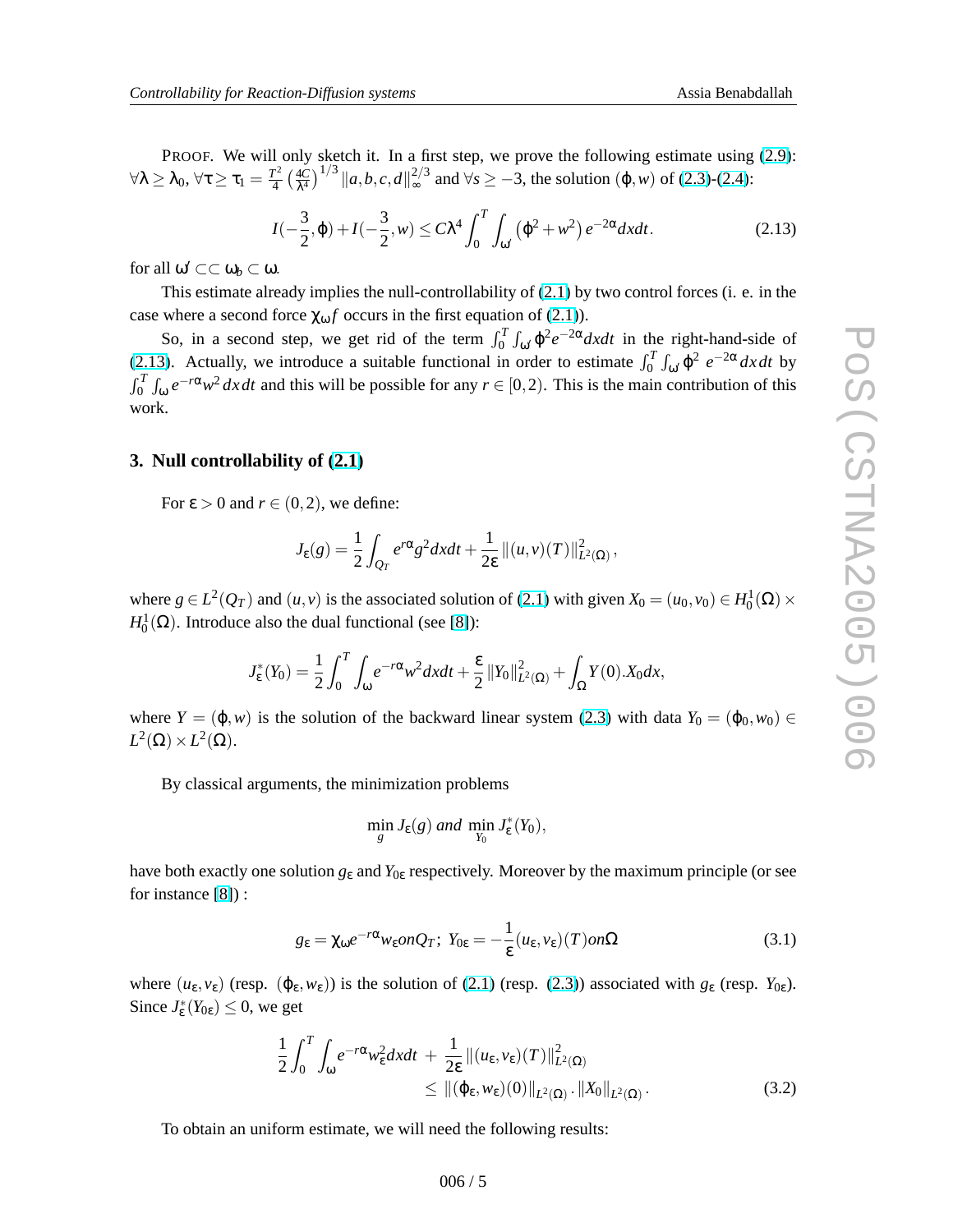*,*

<span id="page-5-0"></span>**Lemma 2.** *With the hypotheses of Theorem [1,](#page-3-0) for*  $r \in (0,2)$ *, any solution pair of* [\(2.3\)](#page-2-0) *satisfies the estimate*

$$
\|(\varphi, w)(0)\|_{L^2(\Omega)}^2 \le C_T \int_0^T \int_{\omega} e^{-r\alpha} w^2 dx dt,
$$
\n(3.3)

*with*

 $where$ 

$$
C_T = \exp\left(C\left(1 + \frac{1}{T} + (1 + \|(a, b, c, d)\|_{\infty})T + \|(a, b, c, d)\|_{\infty}^{4/3}\right)\right)
$$

$$
\|(a, b, c, d)\|_{\infty} = \left(\|a\|_{\infty}^2 + \|b\|_{\infty}^2 + \|c\|_{\infty}^2 + \|d\|_{\infty}^2\right)^{1/2}.
$$

PROOF. The proof of this lemma is by now classical and very similar to the equivalent lemma in [\[2\]](#page-7-0): it is essentially based on  $(2.12)$ .

For  $N \geq 1$ , let  $q_N$  such that

$$
\frac{N+2}{2} < q_N < 2\frac{N+2}{N-2} \text{ if } N \ge 3, \\
q_N < (2, +\infty) \text{ if } N = 1, 2 \tag{3.4}
$$

**Lemma 3.** With the hypotheses of Lemma 2, for any  $X_0 = (u_0, v_0) \in$  $\overline{a}$  $H_0^1(\Omega)\cap W^{2(1-\frac{1}{q_N}),q_N}(\Omega)$  $\sqrt{2}$ there exists  $((u,v),g) \in (L^2(0,T;H_0^1(\Omega)) \cap W_{q_N}^{2,1}(Q_T))^{2} \times L^{q_N}(Q_{T, \omega})$  satisfying [\(2.1\)](#page-2-0) and:  $\left(2\right)$   $\frac{1}{2}$  $(\mu, \nu)(T) = 0$  *on*  $\Omega$ 

$$
\|\chi_{\omega}g\|_{L^{q_N}(Q_T)}^2 \leq C_T \|\chi_0\|_{L^2(\Omega)}^2
$$

*where C<sup>T</sup> is defined in lemma 2.*

PROOF. From [\(3.2\)](#page-4-0) and (3.3), we get for all  $\varepsilon > 0$ :

$$
\frac{1}{2}\int_0^T \int_{\omega} e^{-r\alpha}w_{\varepsilon}^2 dxdt + \frac{1}{2\varepsilon} \left\|(u_{\varepsilon},v_{\varepsilon})(T)\right\|_{L^2(\Omega)}^2 \leq C_T \left\|X_0\right\|_{L^2(\Omega)}^2
$$

We should obtain from this last estimate a control in  $L^2(Q_T)$  just by passing to the limit in  $\varepsilon$ . But we will prove that our control is in  $L^{q_N}(Q_T)$  because we will need this property in the following section. So let us introduce  $\zeta_{\epsilon} = e^{-r\alpha} w_{\epsilon}$ . It satisfies by [\(2.3\)](#page-2-0):

$$
\begin{cases}\n(\zeta_{\varepsilon})_t + \Delta \zeta_{\varepsilon} = f_{\varepsilon} \text{ in } (0, T) \times \Omega = Q_T \\
\zeta_{\varepsilon} = 0 & \text{ on } (0, T) \times \partial \Omega = \Sigma_T \\
\zeta_{\varepsilon}(T) = 0 & \text{ in } \Omega,\n\end{cases}
$$

with

$$
f_{\varepsilon} = -2r \nabla \alpha. (e^{-r\alpha} \nabla w_{\varepsilon}) + (\Delta (e^{-r\alpha}) + (e^{-r\alpha})_t - de^{-r\alpha}) w_{\varepsilon} - be^{-r\alpha} \varphi_{\varepsilon}
$$

By parabolic regularity, we have:

$$
\|\zeta_{\varepsilon}\|_{W_2^{2,1}(Q_T)} \leq C \|f_{\varepsilon}\|_{L^2(Q_T)}
$$

 $006/6$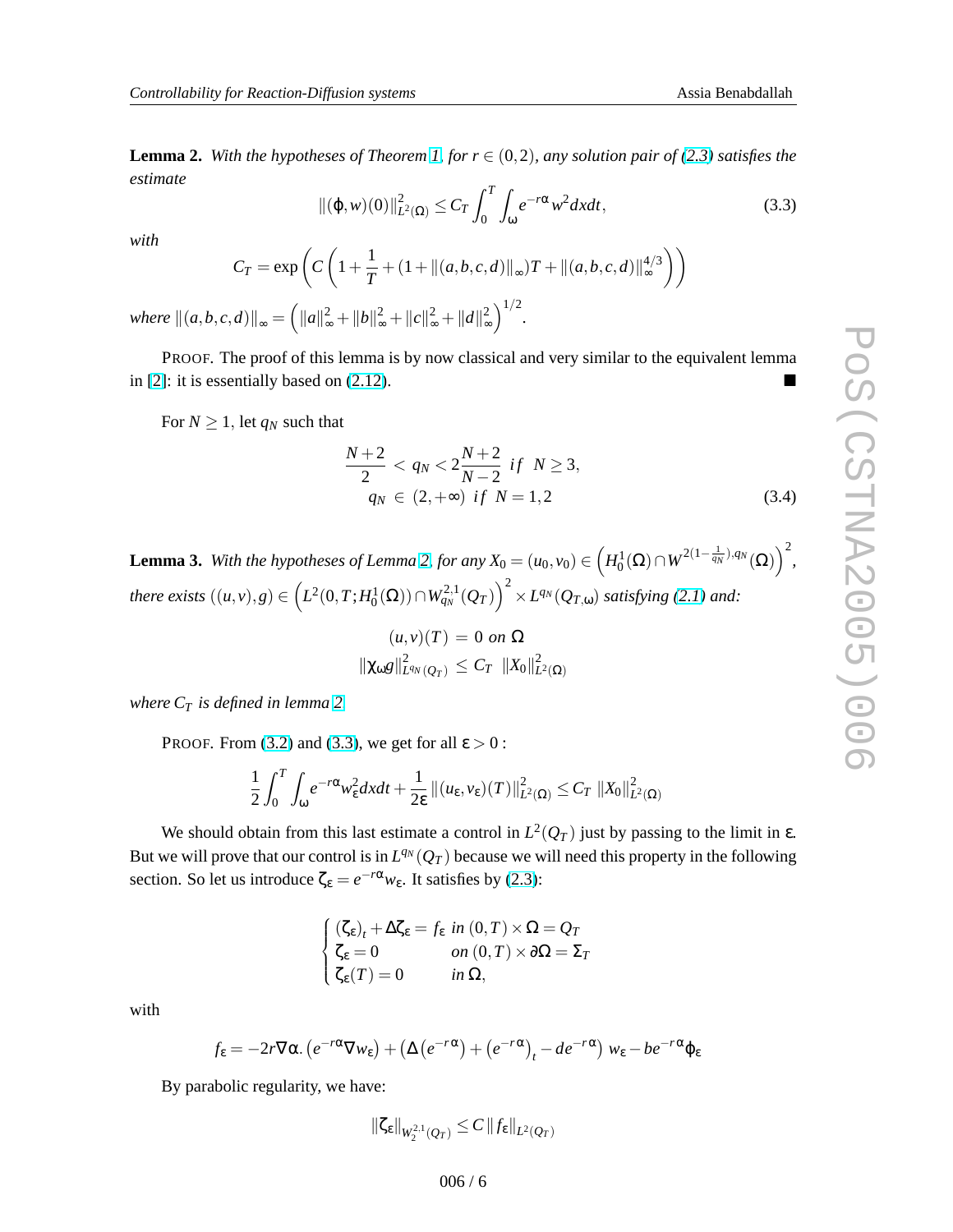<span id="page-6-0"></span>On the other hand, we get easily, using  $(2.12)$  $(2.12)$  $(2.12)$  in Theorem 1 and assuming that  $r \ge 1$ 

$$
\|\zeta_{\varepsilon}\|_{W_2^{2,1}(Q_T)}^2 \leq C_T \int_0^T \int_{\omega} e^{-r\alpha} w_{\varepsilon}^2 dxdt
$$

Now, by the embedding *W* 2,1  $L_2^{2,1}(Q_T)$  ↔ *L*<sup>q</sup><sup>*N*</sup> ( $Q_T$ ) (see for instance [\[11,](#page-8-0) Lemma 3.2, p. 80]):

$$
\|\zeta_{\varepsilon}\|_{L^{q_N}(Q_T)}^2 \leq C_T \int_0^T \int_{\omega} e^{-r\alpha} w_{\varepsilon}^2 dxdt.
$$

Going back to our control we get

$$
||g_{\varepsilon}||_{L^{q_N}(Q_T)}^2 = ||\chi_{\omega}\zeta_{\varepsilon}||_{L^{q_N}(Q_T)}^2
$$
  
\n
$$
\leq C \int_0^T \int_{\omega} e^{-r\alpha} w_{\varepsilon}^2 dxdt
$$
  
\n
$$
\leq C_T ||X_0||_{L^2(\Omega)}^2.
$$
\n(3.5)

From (3.5) and [\[11,](#page-8-0) Theorem 10.4, p. 621], it follows, at least for a subsequence, that for ε → 0:

$$
g_{\varepsilon} \rightharpoonup g \qquad weakly in L^{q_N}(Q_T)
$$
  

$$
(u_{\varepsilon}, v_{\varepsilon}) \rightharpoonup (u, v) \quad weakly in L^{2}(0, T; H_0^1(\Omega)) \cap W_{q_N}^{2,1}(Q_T),
$$

and  $((u, v), g)$  satisfy [\(2.1\)](#page-2-0) with  $(u, v)(T) = 0$  and  $\|\chi_{\omega}g\|_{L}^{2}$  $\frac{2}{L^{q_N}(Q_T)} \leq C_T \; \; \|X_0\|_L^2$  $L^2(Ω)$ .  $\blacksquare$ 

### **4. Local null controllability of [\(1.1\)](#page-1-0)**

Our main result is the following:

**Theorem 4.** *Local controllability to the trajectories: Assume that*  $f_i \in C^2(\mathbb{R}^2, \mathbb{R})$  *for*  $i = 1, 2$ , and *let*  $T > 0$ ,  $1 \leq N < 6$ . Assume also that there exists a global trajectory  $(\psi^*, w^*, g^*)$  of [\(1.1\)](#page-1-0) such *that*

$$
\frac{\partial f_1}{\partial w}(\psi^*, w^*) \ge \mu > 0 \ \ a.e. \ on \ \omega_b \times (0, T_0).
$$

 $f$ or some  $0 < T_0 < T$  and  $\omega_b \Subset \omega$ . Then there is  $\rho > 0$  such that if  $\psi_0$  ,  $w_0~\in H_0^1(\Omega) \cap W^{2(1-\frac{1}{q_N}),q_N}(\Omega)$  $(q_N$  *is defined in [\(3.4\)](#page-5-0)) with*  $\|(\psi_0, w_0) \|_{L^\infty(\Omega)} \leq \rho$ *, one can find*  $g \in L^{q_N}(Q_T)$  *such that there exists*  $(\psi_g, w_g)$  *solution of* [\(1.3\)](#page-1-0) *with*  $\psi_g$  ,  $w_g \in W_{q_N}^{2,1}(Q_T)$  *and satisfying:* 

$$
\Psi_g
$$
 (T) = 0,  $w_g$  (T) = 0.

**Remark 5.** *It should be said that* ω*<sup>b</sup> and T*<sup>0</sup> *are arbitrary in the assumption (4.1) and, so, it seems not to be a real restriction on the trajectory* (ψ ∗ ,*w* ∗ ,*g* ∗ ) *of [\(1.1\)](#page-1-0). For example, this hypothesis is satisfied by steady-state solutions of [\(1.1\)](#page-1-0) if the nonlinearities f*<sup>1</sup> *and f*<sup>2</sup> *are sufficiently smooth.*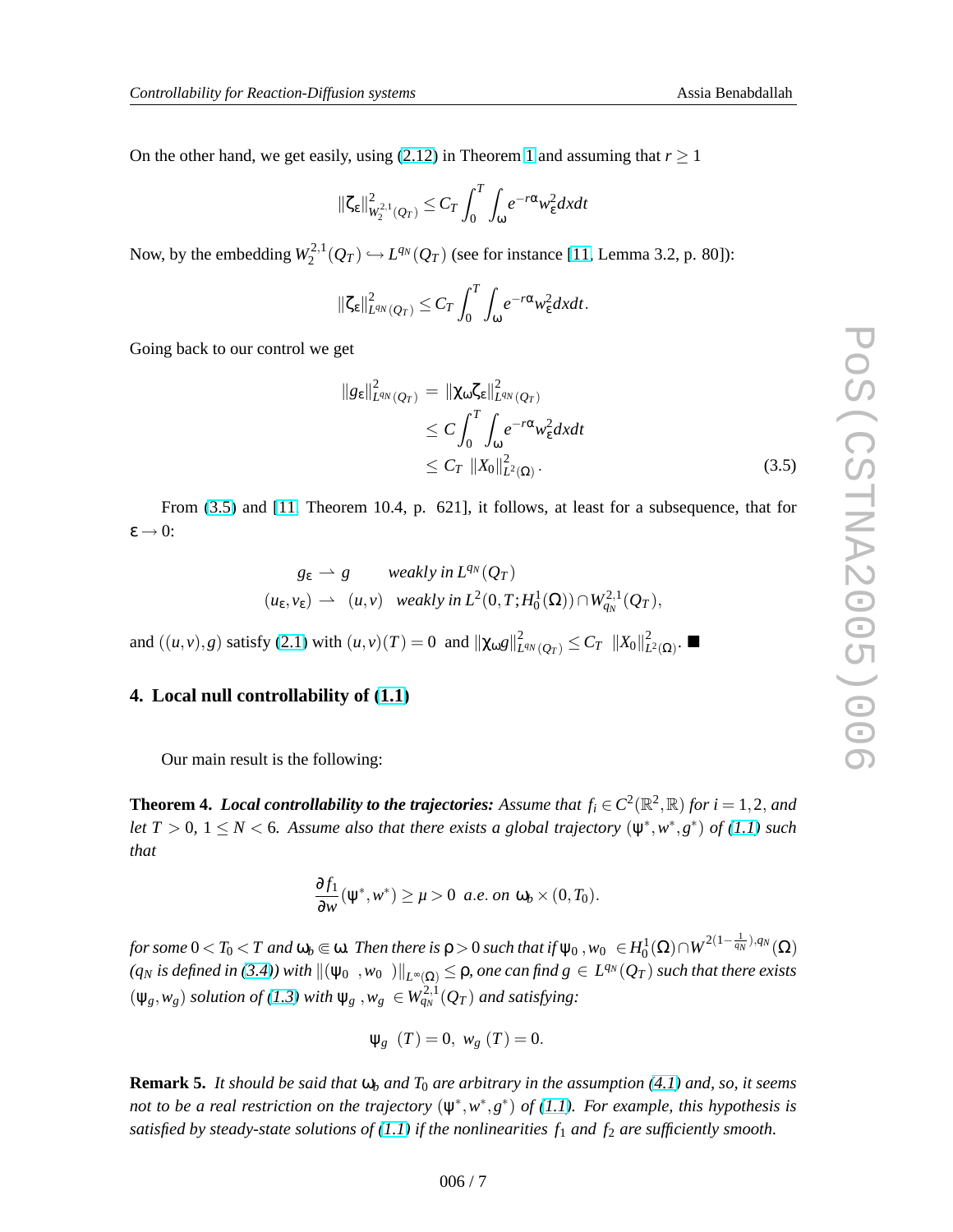<span id="page-7-0"></span>PROOF. For  $R > 0$ , set

$$
K_R = \left\{ (\psi, w) \in (L^{\infty}(Q_T))^2; ||(\psi, w)||_{L^{\infty}(Q_T)} < R \right\}
$$

and consider the problem [\(2.1\)](#page-2-0) with a fixed  $(\psi, w) \in K_R$  in  $a, b, c$  and  $d$ . Since  $f_i \in C^1(R^2, R)$  and thanks to [\(4.1\)](#page-6-0), *b* will satisfy the assumptions of Theorem [1](#page-3-0) for a sufficiently small  $R > 0$ .

For each  $(\psi, w) \in K_R$ , thanks to [\(4.1\)](#page-6-0), we apply Lemma [3](#page-5-0) and consider the set  $F(\psi, w) \subset$  $L^2(Q_T)$  of all the solutions  $u_g, v_g \in L^2(0,T;H_0^1(\Omega)) \cap W_{q_N}^{2,1}(Q_T)$  associated with any control  $g \in$  $L^{q_N}(Q_T)$  such that  $(u_g, v_g)(T) = 0$  a.e.  $\Omega$  and  $\|\chi_{\omega}g\|_{L}^2$  $\frac{2}{L^{q_N}(Q_T)} \leq C_T \, \left\| X_0 \right\|_L^2$  $L^2(\Omega)$ . The set  $\mathcal{F}(\Psi, w)$  is a nonempty closed convex subset of  $L^2(Q_T)$ . On the other hand,  $F(K_R)$  is relatively compact in  $L^2(Q_T)$  and exactly as in [5], F is semicontinuous using [\[11,](#page-8-0) Theorem 10.4]. To prove that F has a fixed point (clearly, a fixed point of  $\overline{F}$  is a solution of [\(1.3\)](#page-1-0)), it remains to show that there exists *R* > 0 such that  $F(K_R)$  ⊂  $K_R$ .

To do this, we first prove that:

$$
||(u_g, v_g)||_{L^{\infty}(Q_T)}^2 \leq C_T ||X_0||_{L^{\infty}(\Omega)}^2.
$$
\n(4.1)

Exactly as in [2], we get:

$$
\begin{aligned} \|(u_g, v_g)(t)\|_{L^{\infty}(\Omega)} &\leq C \left( \|X_0\|_{L^{\infty}(\Omega)} + T^{-\frac{N+2}{2q_N}+1} \|\chi_{\omega}g\|_{L^{q_N}(Q_T)} \right. \\ &\left. + \left( 1 + \|(a, b, c, d)\|_{L^{\infty}(Q_T)} \right) \int_0^t \|(u_g, v_g)_g(\tau)\|_{L^{\infty}(\Omega)} d\tau \right) \end{aligned}
$$

and from Gronwall's inequality:

$$
\left\| (u_g, v_g) \right\|_{L^\infty(Q_T)} \leq Ce^{C\left(1 + \left\| (a, b, c, d) \right\|_{L^\infty(Q_T)}\right) T} \left( \left\| X_0 \right\|_{L^\infty(\Omega)} + T^{-\frac{N+2}{2q_N} + 1} \left\| \chi_{\omega} g \right\|_{L^{q_N}(Q_T)} \right), \tag{4.2}
$$

and (4.1) follows from (4.2) and Lemma [3.](#page-5-0)

The local controllability follows from  $(4.1)$  by taking the initial data sufficiently small.  $\blacksquare$ 

#### **References**

- [1] F. Ammar Khodja et A. Benabdallah (2000), Sufficient conditions for uniform stabilization of second order equations by dynamical controllers , *Dynamics of Continuous, Discrete And Impulsive Systems*, vol 7, n°2.
- [2] F. Ammar Khodja , A. Benabdallah , C. Dupaix , I. Kostine (2002), Controllability to the trajectories of phase-field models by one control force. *SIAM J. Control Optim.*, Vol 42 (2003) 1661-1680.
- [3] F. Ammar Khodja , A. Benabdallah , C. Dupaix , I. Kostine (2004), Null-controllability of some systems of parabolic type by one control force, ESAIM: COCV (to appear).
- [4] S. Anita and V. Barbu *(2001)*, Local exact controllability of a reaction-diffusion system, *Differential and Integral Equations, 14 pp. 577-587.*
- [5] V. Barbu (2000), Exact controllability of the superlinear heat equation, *Appl. Math. Optim. 42, 73-89.*
- [6] V. Barbu and B. Wang (2003), Internal stabilization of semilinear parabolic systems, *J. Math. Anal. Appl.* 285, pp. 387-407.